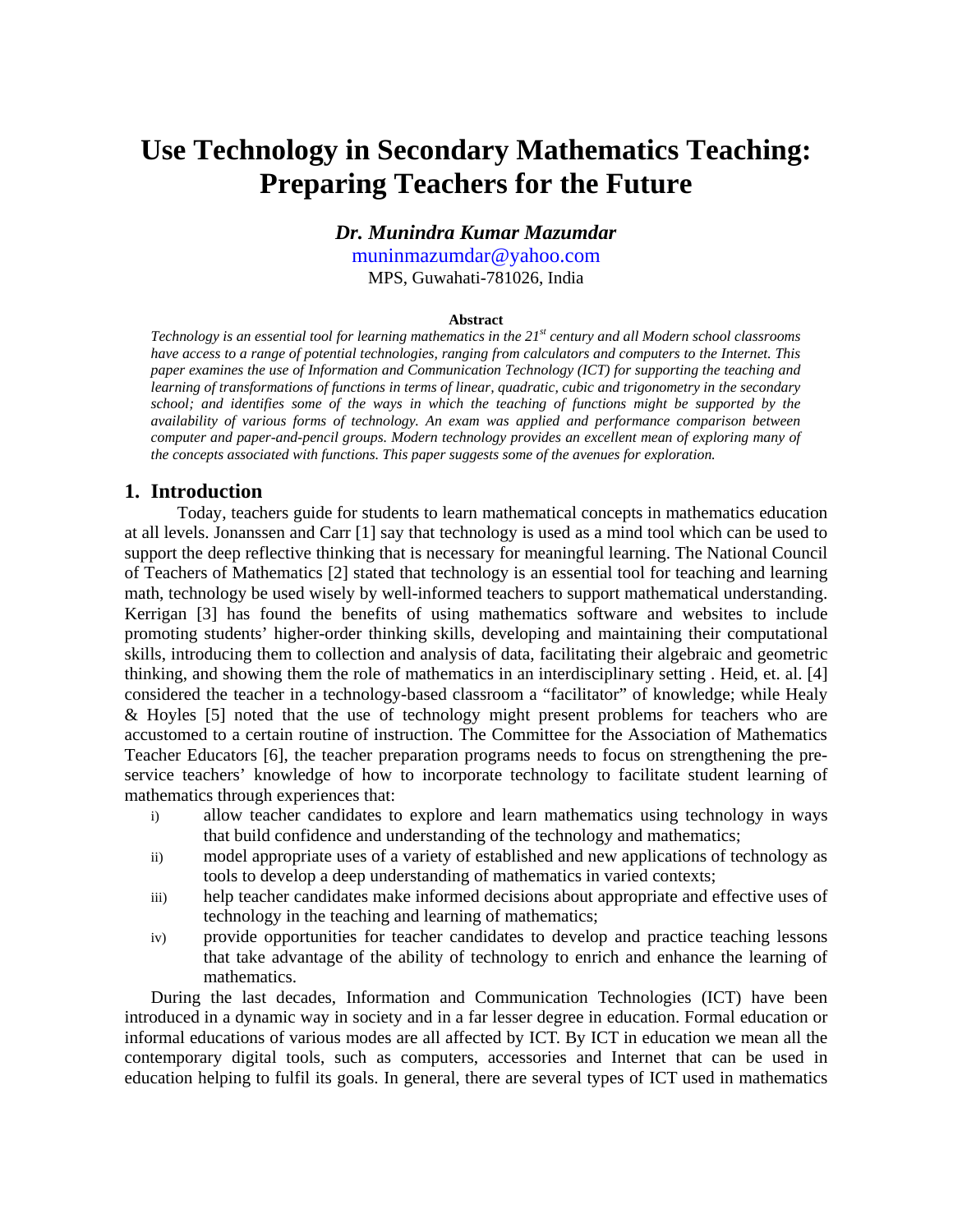teaching: graphing calculators, Java applets, spreadsheets, Computer Algebra System (CAS), and Dynamic Geometry Software (DGS), etc. The graphing capability provided by DGS helps students make the connections between the numerical, symbolic and graphical representations of a mathematical relationship. The use of ICT, therefore, appears to represent the concept of functions in terms of the strong linkage among the representational 'trinity' of functions: "numerical, symbolic and graphical" representations (Monaghan, [7]). O'Callaghan [8] claims that "function concept is essential to the algebra curriculum and is considered to be the most important concept in all mathematics". Hennessy et al. [9] assert that ICT speeds up the graphing process, freeing students to analyse and reflect on the relationships between graphs and their patterns. In this study, how teachers and students engage within an ICT environment in relation to mathematical functions will be presented.

### **2. Research method**

The study was carried out on a year 10 class (students age 14-15). A pre-exam was applied to the students and according to the results they were separated into two groups, approximately at the same level. The groups were called A and B. The functions concept was instructed by using classical methods to group A in the classroom. The concept taught to group B in a computer laboratory by individual computer has a program prepared by the teacher. Each of the students in this group followed the lesson from his/her computer interactively.

The purpose was to understand how ICT supports the teaching of transformations of functions in terms of linear, quadratic, cubic and trigonometric functions and how students learn by incorporating ICT. The teacher demonstrated transformations of functions using ICT while students were using paper-and-pencil calculation and drawing. This study highlighted how ICT could be used in the classroom practice by observing teaching activities. It also presented the fact that the difficulties of learning this particular mathematical concept generally occurred during the shifting of different representations, for instance, from symbolic to geometric. In trying to find more effective ways to address this problem, it was discovered from the classroom observations that students learned through physically using ICT, rather than simply by observing how teachers incorporated it into the lessons. The graph of different types of functions as follows:

#### **i) Graph of quadratic functions:**

Give some different quadratic functions of the form  $f(x) = ax^2 + bx + c$  (try different numbers a, b and c) and investigate them in the systematic way.



Where  $a = 1$ ,  $b = 2$  and  $c = -3$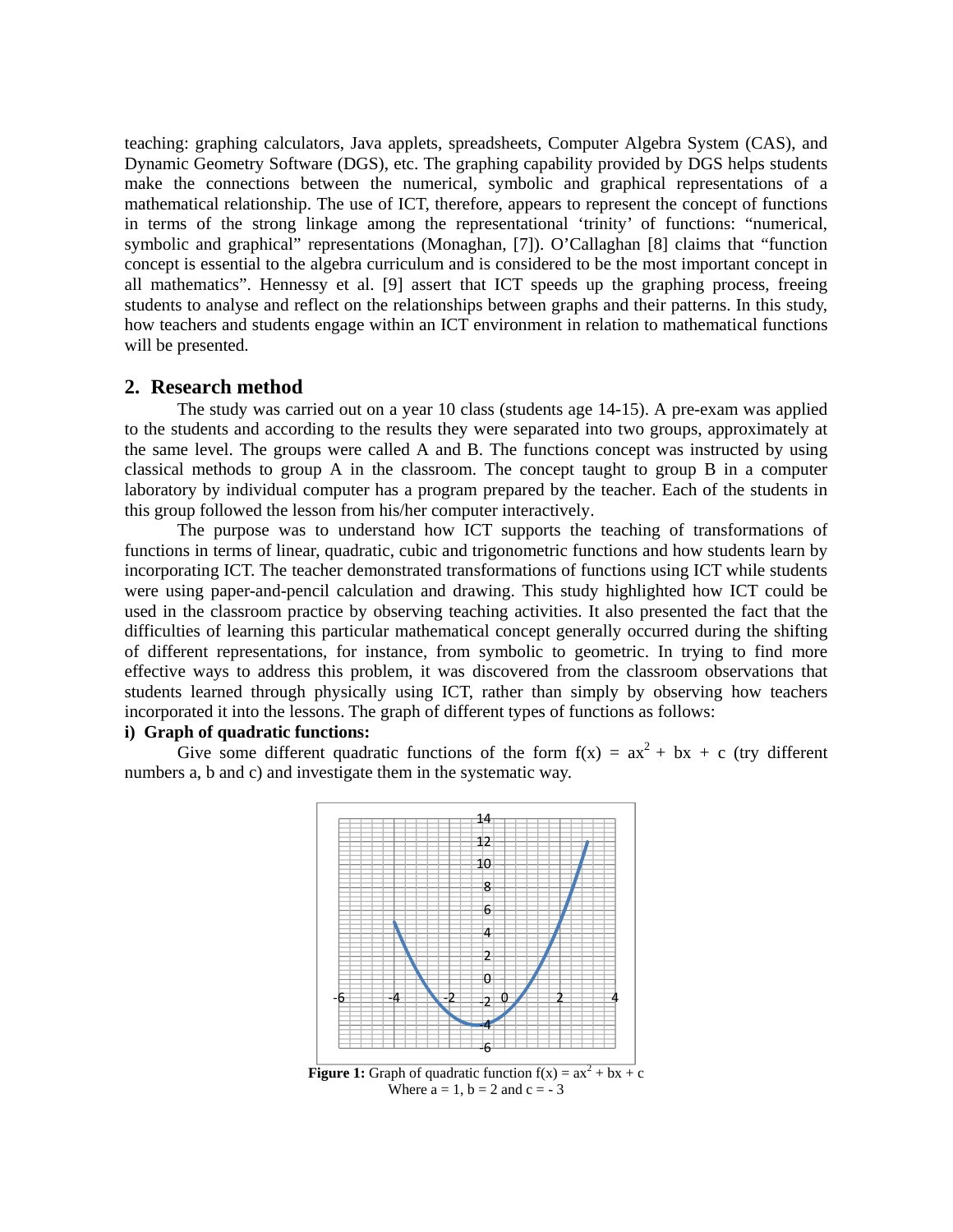#### **ii) Graph of cubic functions:**

Give some different cubic functions of the form  $f(x) = ax^3 + bx^2 + cx + d$  (try different numbers a, b, c and d) and investigate them in the systematic way.



**Figure 2:** Graph of the cubic function  $f(x) = ax^3 + bx^2 + cx + d$ Where  $a = 1$ ,  $b = -2$ ,  $c = -11$  and  $d = 12$ 

## **iii) Graph of trigonometric functions:**

Prior to the availability of technology, graphing trigonometric functions was a tedious undertaking for students, with little practical purpose. Technology provides a mechanism for graphs to be drawn much more quickly, which allows students to compare graphs in order to gain some insights into the nature and differences between functions. Ready access to graphs on demand also allows students to use graphs for practical purposes, such as considering solutions to equations. A number of technology applications offer an opportunity for students to explore the nature of trigonometric graphs and an understanding of why they are periodic. An example is shown in Figure 1 from Maths Online website (Embacher and Oberhuemer [10]). This website includes a significant number of interesting and educationally sound applets related to trigonometry.



**Figure 3**: Graph of sine function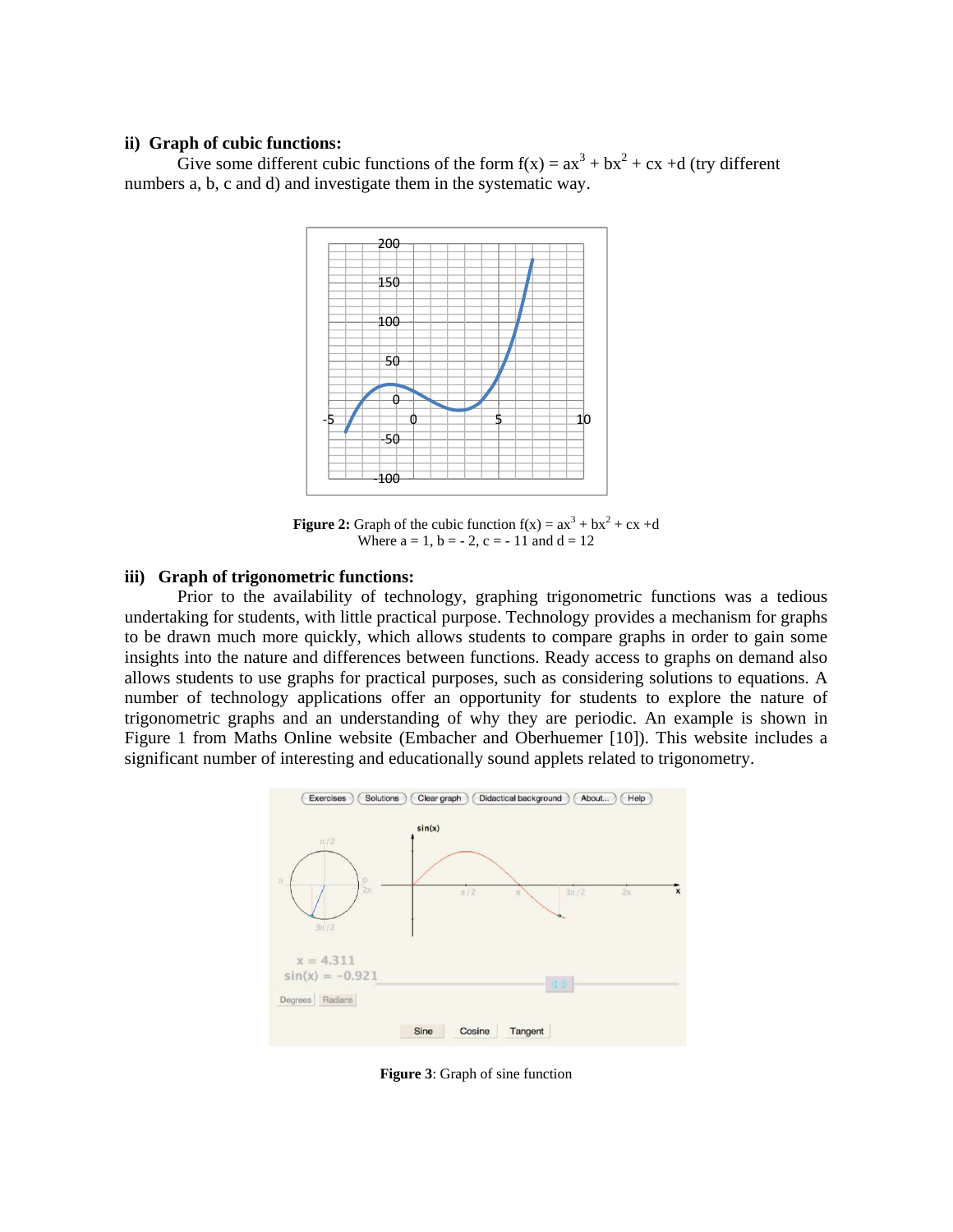# **3. Data analysis**

Programming is an important feature of computer technology and many specific languages have been proposed as means to manipulate mathematical entities. A central assumption has been that programming helps learners to reflect on actions and then favours conceptualisation. Theories have been built to support this assumption. The APOS (Action, Process, Object and Schema) theory (Dubinsky and McDonald, [11]) provided a sufficient theoretical framework for understanding the cases as the cognitive levels could be identified by the characterisations of students' ways of using Autograph. Dubinsky and McDonald [11], approach sees conceptualisation as a construction: the learner first considers actions (executed in command mode), then 'compiles' actions into processes (corresponding to computer procedures) and finally 'encapsulates' processes into new objects (new objects are added to the programming language). Actions can then be again considered on these new objects. This view was challenged by theories about visualisation (Tall, [12]) that proposed to take advantage of the multiple representations of mathematical entities allowed by computer technologies to favour more flexible approaches to conceptualisation. The generalisation of the whole learning procedure as a network of actions, processes and objects gives an indication of the form of cognitive schema. In order to use the framework for analysing the data, the transcription of the collected data was identified in accordance with APOS level and the ways that ICT supports the learning procedure were examined [Allison, [13]).

| Cognitive Level | Characterisations                                                                                                                                                                              |  |  |
|-----------------|------------------------------------------------------------------------------------------------------------------------------------------------------------------------------------------------|--|--|
| Action          | ≻<br>Utilising discrete points of a function- plotting, reading,                                                                                                                               |  |  |
|                 | projecting, etc.                                                                                                                                                                               |  |  |
|                 | Performing graphs of functions in an analytical context by<br>≻<br>substituting values in them one by one and by operating the<br>graph of the function based on the evaluation of independent |  |  |
|                 |                                                                                                                                                                                                |  |  |
|                 |                                                                                                                                                                                                |  |  |
|                 | points                                                                                                                                                                                         |  |  |
|                 | Using ICT to type in equations to make the graphs<br>➤                                                                                                                                         |  |  |
| Process         | Describing and relating functions' properties or behaviour in<br>➤                                                                                                                             |  |  |
|                 | terms of comparing shapes or contours and looking at a number                                                                                                                                  |  |  |
|                 | of graphs several times                                                                                                                                                                        |  |  |
|                 | Comparing coefficients or algebraic terms<br>➤                                                                                                                                                 |  |  |
| Object          | Interpreting and relating parts of algebraic expressions or<br>≻                                                                                                                               |  |  |
|                 | equations                                                                                                                                                                                      |  |  |
|                 | Knowing the rules and properties, students can describe how<br>⋗                                                                                                                               |  |  |
|                 | they transform functions and predict how functions are                                                                                                                                         |  |  |
|                 | transformed by looking at the graphs of transformed functions                                                                                                                                  |  |  |
|                 | Making use of properties of functions through ICT<br>➤                                                                                                                                         |  |  |
| Schema          | Linking graphic and symbolic forms to construct a precise<br>➤                                                                                                                                 |  |  |
|                 | symbolisation for the information available in the given graph                                                                                                                                 |  |  |
|                 | Having the whole understanding of the concept of how all<br>≻                                                                                                                                  |  |  |
|                 | multiple representations of functions link together                                                                                                                                            |  |  |
|                 | Flexibly using ICT to present their concept of function                                                                                                                                        |  |  |

**Table 1:** Cognitive level and characterisation in APOS theory.

The data illustrates that the paper-and-pencil group had to repeat procedures including substituting values in functions one by one and drawing the graphs based on the evaluation of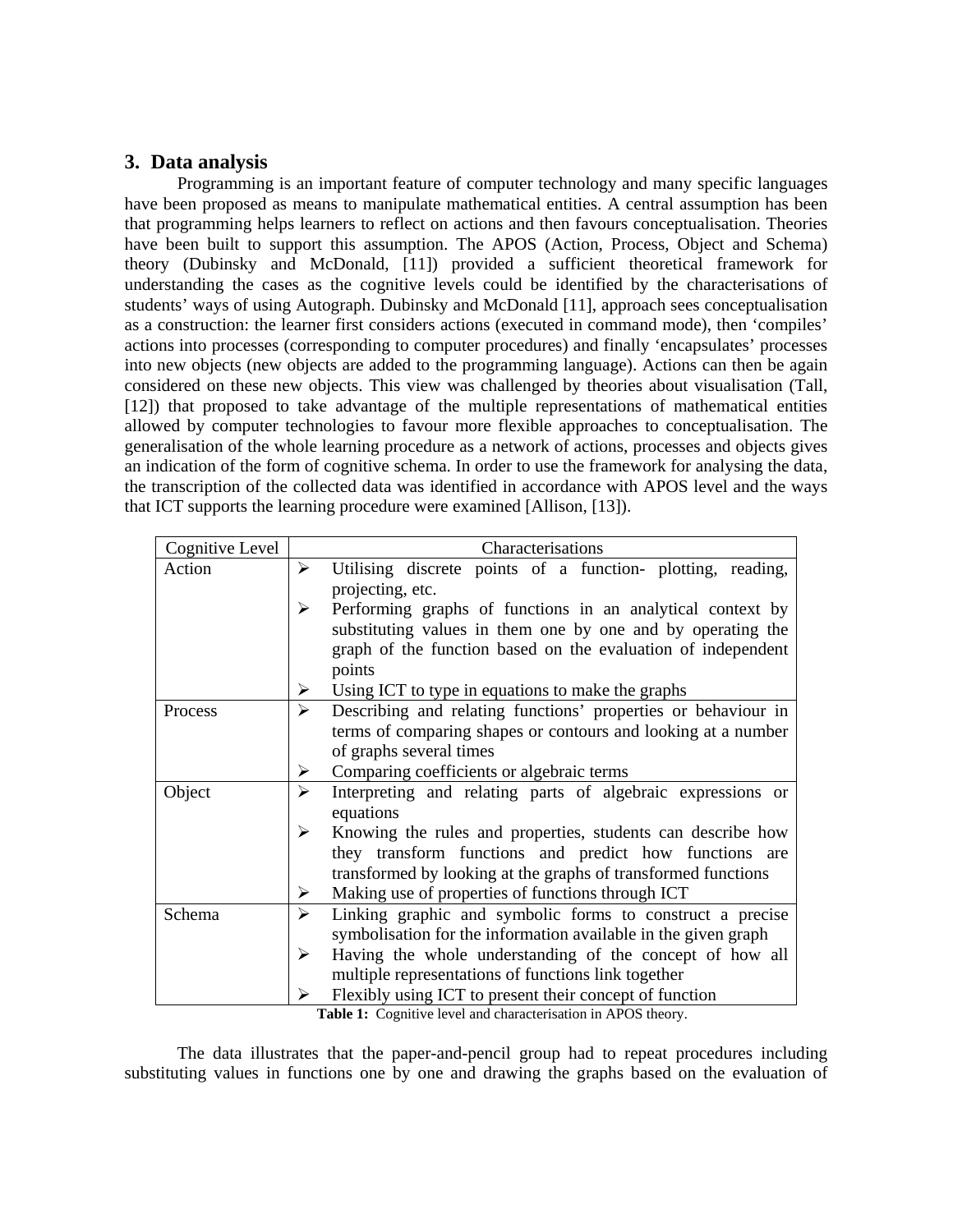independent points to make their transformations (the network of Actions, Processes, and Objects) a multitude of times to approach the task. However, the computer group began with inputting functions (Actions), and then skipped Processes. Their mental Objects of functions were brought out to operate the transformations as they had already learnt about how the graphs could be transformed. It can be shown that, with ICT, students were able to perform the task more flexibly and instantly. An exam was applied to both groups. Although both groups had started with 34 students, 18 students from group A and 16 students from group B participated to the exam. The answers of the students were separated into two certain groups, as true and false answers. An answer was accepted as true one if it was given correct result with correct explanation otherwise it was accepted as a false one.

## **4. Conclusions**

True answer percentages obtained from the exam results are given below:

|          | <b>GROUP A</b>      | <b>GROUP B</b>      |
|----------|---------------------|---------------------|
| Question | True answer $(\% )$ | True answer $(\% )$ |
| 1.       | 36                  | 67                  |
| 2.       | 40                  | 57                  |
| 3.       | 61                  | 80                  |
| 4.       | 44                  | 71                  |
| 5.       | 16                  | 24                  |
| 6.       | 12                  | 14                  |
| 7.       | 12                  | 29                  |
| 8.       | 70                  | 81                  |
| 9.       | 19                  | 30                  |
| 10.      | 24                  | 36                  |
| Mean     | 33.4                | 48.9                |

**Table 2:** True answer percentage of students.

It is observed from above table, that group B is more successful. It can be said that teaching the functions concept with using computer support has a positive effect in understanding this concept. One of the reasons of this positive effect might be the contributions of computer to the visualization.

This paper has sampled from the available technologies that learners or teachers may have access to for teaching and learning functions in the early years of the twenty-first century, to illustrate the claim that there are many ways in which teaching and learning might change, when compared with earlier approaches. One major change is the opportunity provided by technology to help students engage with functions concepts; a second major change is that students can interact directly with functions ideas through the medium of technology in a more active way than is possible with paper and pencil alone.

 Today's middle school and high school students were born into a world with technology. Using technology during mathematics instruction is natural for them, and to exclude these devices is to separate their classroom experiences from their life experiences. One objective in preparing teachers for the future is to ensure that their classrooms will include the technology that will be commonplace for a future generation of mathematics learners, thus ensuring that the